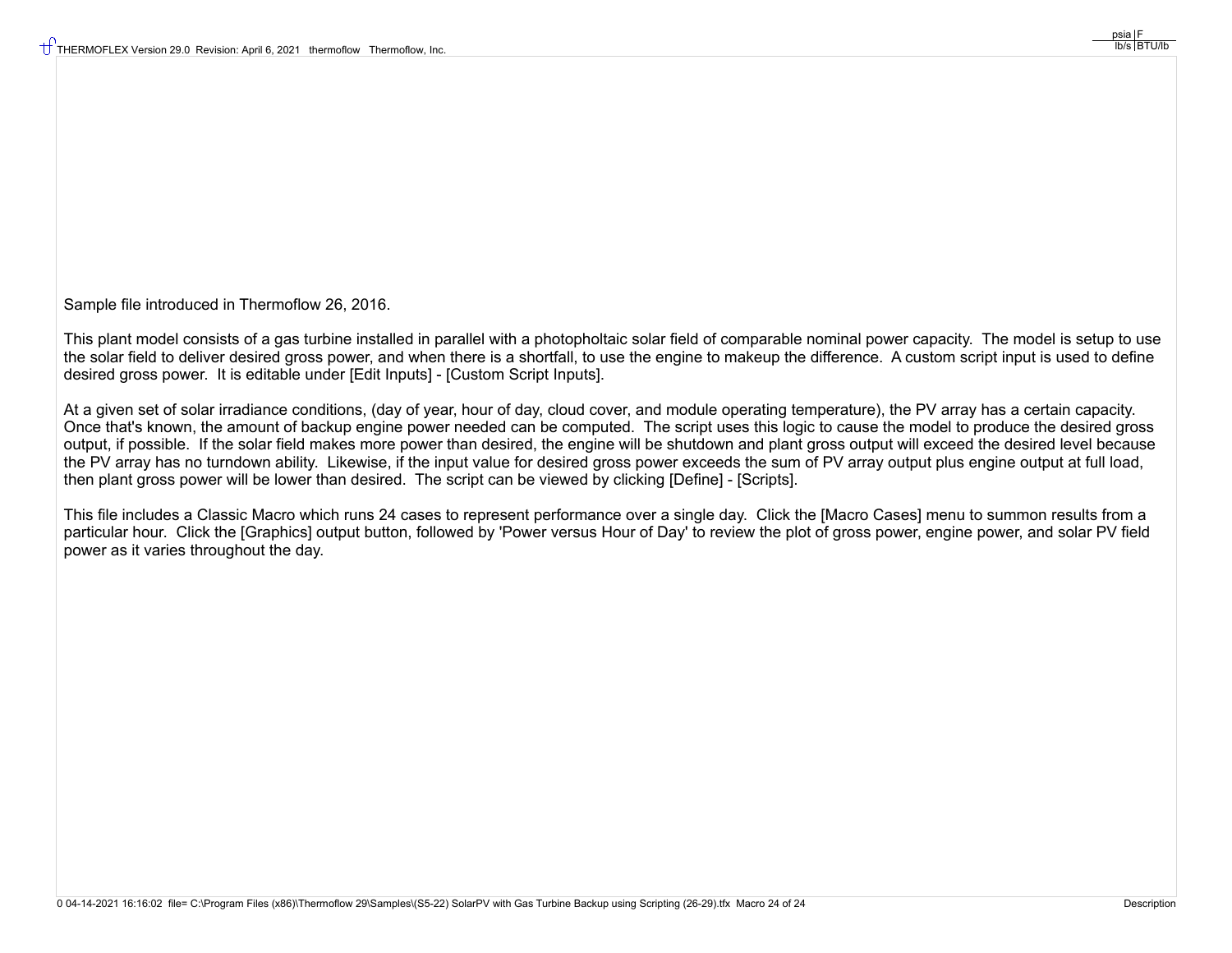| Ambient temperature                                 | 59 F    |
|-----------------------------------------------------|---------|
| <b>Gross power</b>                                  | 7086 kW |
| Solar Field (PV) [1] : Day of the year              | 82      |
| Solar Field (PV) [1] : Hour of the day (solar time) | 24      |
| Engine load scheduler: Solar power percentage       | $0\%$   |
| Engine load scheduler: Engine power percentage      | 100 %   |



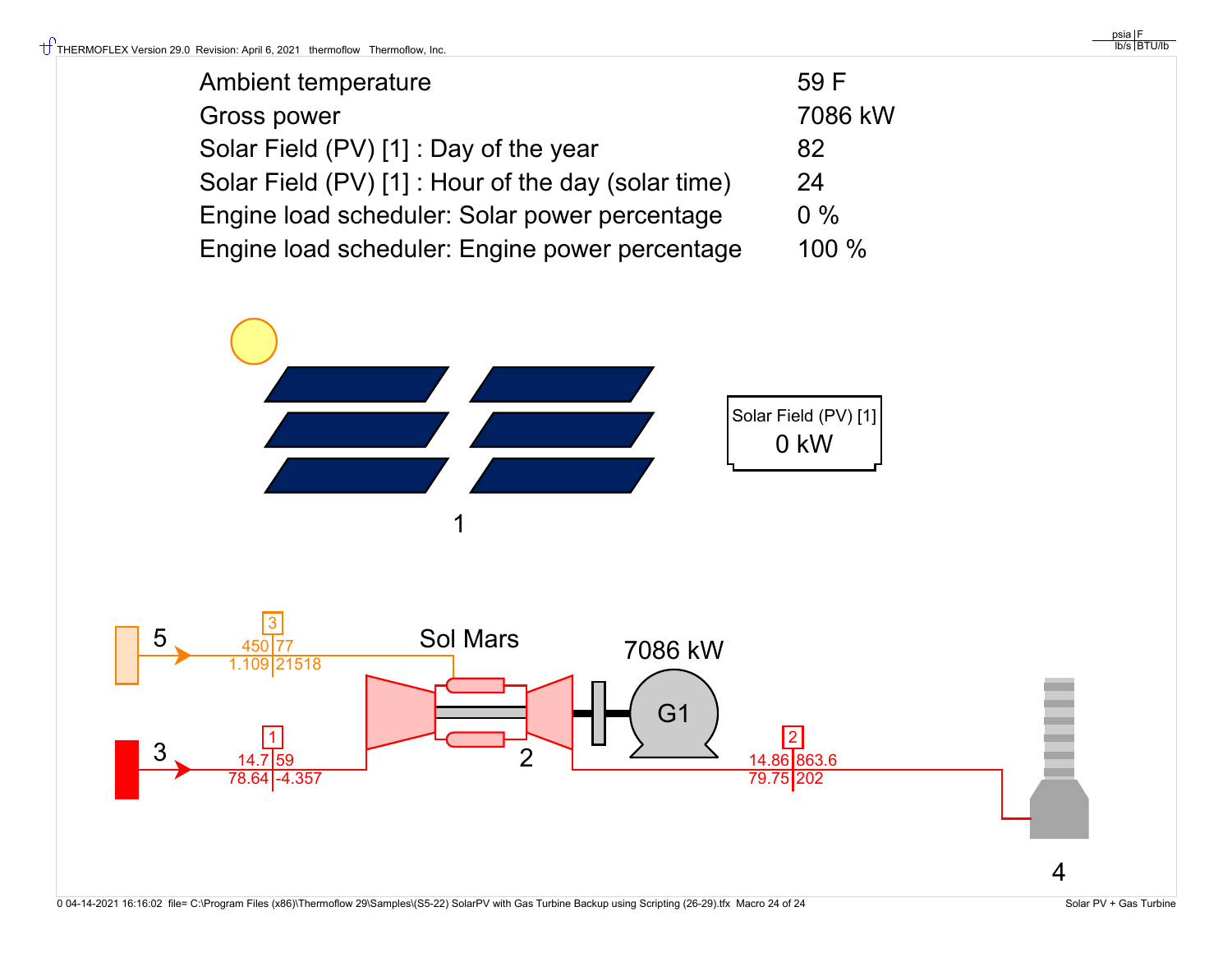